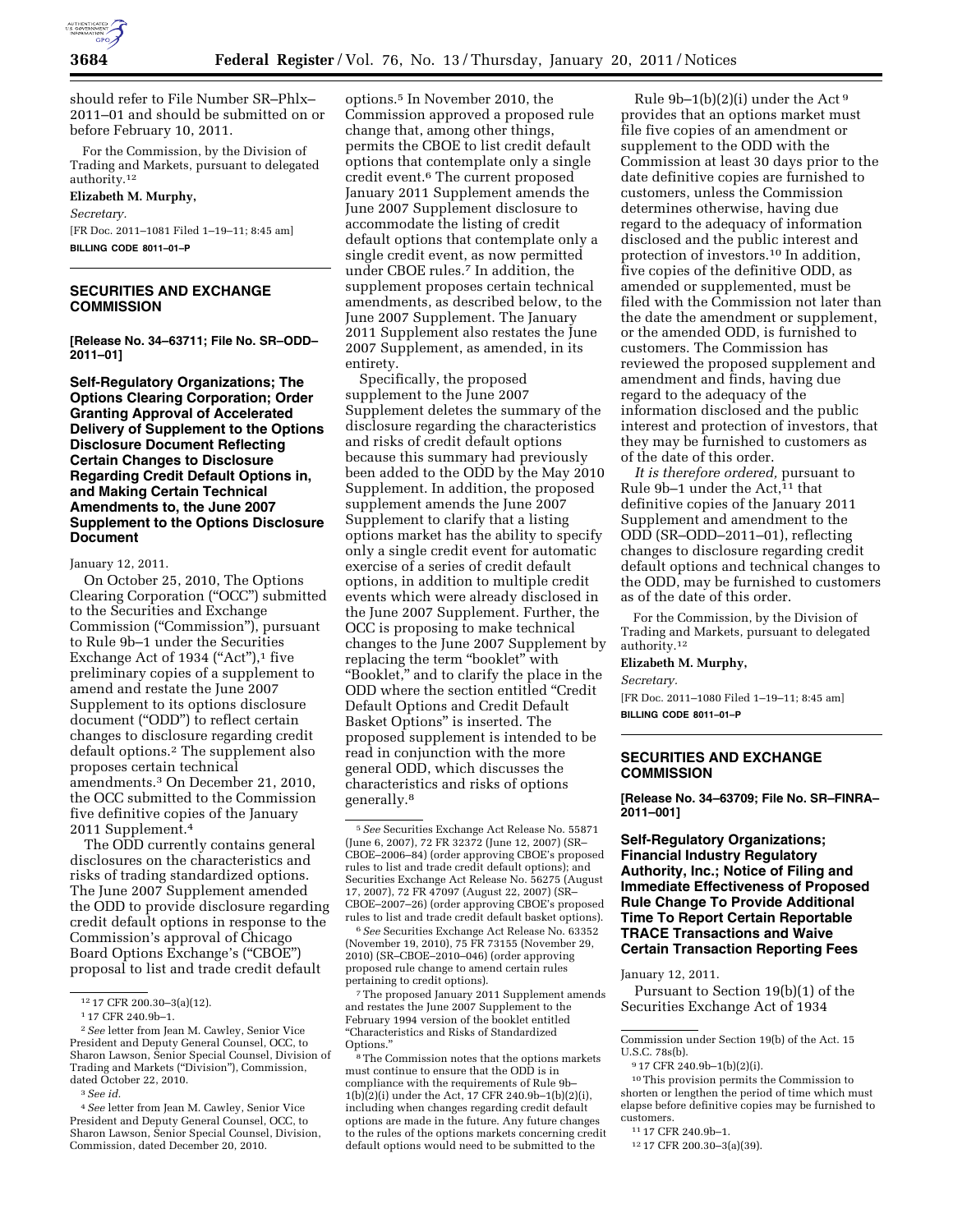("Act")<sup>1</sup> and Rule 19b-4 thereunder,<sup>2</sup> notice is hereby given that on January 4, 2011, the Financial Industry Regulatory Authority, Inc. ("FINRA") filed with the Securities and Exchange Commission (''SEC'' or ''Commission'') the proposed rule change as described in Items I and II below, which Items have been prepared by FINRA. FINRA has designated the proposed rule change as ''establishing or changing a due, fee or other charge'' under Section  $19(b)(3)(A)(ii)$  of the Act<sup>3</sup> and Rule 19b- $4(f)(2)$  thereunder,<sup>4</sup> which renders the proposal effective upon receipt of this filing by the Commission. The Commission is publishing this notice to solicit comments on the proposed rule change from interested persons.

#### **I. Self-Regulatory Organization's Statement of the Terms of Substance of the Proposed Rule Change**

FINRA is proposing to provide additional time (until February 28, 2011) for members to trade report certain TRACE transactions and waive transaction reporting fees concomitant with such transactions reported by that date. The proposed rule change would not make any change to the text of FINRA rules.

The proposed rule change is available on FINRA's Web site at *[http://](http://www.finra.org)  [www.finra.org,](http://www.finra.org)* at the principal office of FINRA and at the Commission's Public Reference Room.

### **II. Self-Regulatory Organization's Statement of the Purpose of, and Statutory Basis for, the Proposed Rule Change**

In its filing with the Commission, FINRA included statements concerning the purpose of and basis for the proposed rule change and discussed any comments it received on the proposed rule change. The text of these statements may be examined at the places specified in Item IV below. FINRA has prepared summaries, set forth in sections A, B, and C below, of the most significant aspects of such statements.

*A. Self-Regulatory Organization's Statement of the Purpose of, and the Statutory Basis for, the Proposed Rule Change* 

1. Purpose

On September 28, 2009, the SEC approved SR–FINRA–2009–010 5 which,

4 17 CFR 240.19b–4(f)(2).

among other things, amended the FINRA Rule 6700 Series to: (1) Expand TRACE to include Agency Debt Securities <sup>6</sup> as TRACE-Eligible Securities 7 and primary market transactions as Reportable TRACE Transactions; 8 (2) delete the criterion that TRACE-Eligible Securities must be ''depository eligible securities under NASD Rule 11310(d)," effectively introducing TRACE reporting obligations for securities not assigned a common industry recognized identifier (''CUSIP''); and (3) require members to report transactions in Agency Debt Securities and primary market transactions. This rule change to the FINRA Rule 6700 Series, as amended, became effective on March 1, 2010.9

Due to operational and technical challenges introduced by trade reporting in securities not assigned a CUSIP, changes were needed to firms' processes as well as to the TRACE system to facilitate TRACE trade reporting for those securities. TRACE-related changes were implemented by FINRA on December 1, 2010. FINRA is filing this proposed rule change to provide limited relief from the new TRACE trade reporting requirements (and transaction reporting fee obligations) for those Reportable TRACE Transactions in securities not identified by a CUSIP effected from March 1, 2010 (the effective date of SR–FINRA–2009–010) through November 30, 2010 (''Covered Reportable TRACE Transactions''). FINRA is providing additional time (until February 28, 2011) for members to trade report Covered Reportable TRACE Transactions and waiving transaction reporting fees concomitant with such transactions reported by that date.10

FINRA has filed the proposed rule change for immediate effectiveness. The operative date will be the date of filing.

#### 2. Statutory Basis

FINRA believes that the proposed rule change is consistent with the provisions

8Rule 6710 (Definitions) provides that ''Reportable TRACE Transaction'' means any transaction in a TRACE-Eligible Security except transactions that are not reported as specified in Rule 6730(e). *See* FINRA Rule 6710(c).

9*See Regulatory Notice* 09–57 (September 29, 2009) (SEC Approves Amendments Expanding TRACE to Include Agency Debt Securities and Primary Market Transactions).

10Specifically, members will not be required to pay a Trade Reporting Fee or ''As Of'' Trade Late Fee under Rule 7730(b) (Transaction Reporting Fees) with respect to Covered Reportable TRACE Transactions if such transactions are reported to TRACE by February 28, 2011.

of Section  $15A(b)(5)$  of the Act,<sup>11</sup> which requires, among other things, that FINRA rules provide for the equitable allocation of reasonable dues, fees and other charges among members and issuers and other persons using any facility or system that FINRA operates or controls.

FINRA believes that the proposed rule change is appropriate in recognition of the operational and technical challenges introduced by trade reporting in securities not assigned a CUSIP. Therefore, delaying members' trade reporting obligations until February 28, 2011 for Covered Reportable TRACE Transactions and waiving the transaction reporting fees applicable to such transactions provides a balanced resolution while requiring that all Covered Reportable TRACE Transactions are ultimately reported to FINRA.

### *B. Self-Regulatory Organization's Statement on Burden on Competition*

FINRA does not believe that the proposed rule change will result in any burden on competition that is not necessary or appropriate in furtherance of the purposes of the Act.

*C. Self-Regulatory Organization's Statement on Comments on the Proposed Rule Change Received From Members, Participants, or Others* 

Written comments were neither solicited nor received.

#### **III. Date of Effectiveness of the Proposed Rule Change and Timing for Commission Action**

The foregoing rule change is effective upon filing pursuant to Section 19(b)(3)(A) of the Act  $12$  and subparagraph (f)(2) of Rule 19b–4 thereunder,13 because it establishes a due, fee, or other charge imposed on its members by FINRA.

At any time within 60 days of the filing of the proposed rule change, the Commission summarily may temporarily suspend such rule change if it appears to the Commission that such action is necessary or appropriate in the public interest, for the protection of investors, or otherwise in furtherance of the purposes of the Act.

#### **IV. Solicitation of Comments**

Interested persons are invited to submit written data, views, and arguments concerning the foregoing, including whether the proposed rule change is consistent with the Act.

<sup>1</sup> 15 U.S.C. 78s(b)(1).

<sup>2</sup> 17 CFR 240.19b–4.

<sup>3</sup> 15 U.S.C. 78s(b)(3)(A)(ii).

<sup>5</sup>*See* Securities Exchange Act Release No. 60726 (September 28, 2009), 74 FR 50991 (October 2, 2009) (Order Approving File No. SR–FINRA–2009– 010).

<sup>6</sup>*See* Rule 6710(l) for the definition of ''Agency Debt Security.''

<sup>7</sup>*See* Rule 6710(a) for the definition of ''TRACE-Eligible Security.''

<sup>11</sup> 15 U.S.C. 78*o*–3(b)(5).

<sup>12</sup> 15 U.S.C. 78s(b)(3)(A).

<sup>13</sup> 17 CFR 240.19b–4(f)(2).